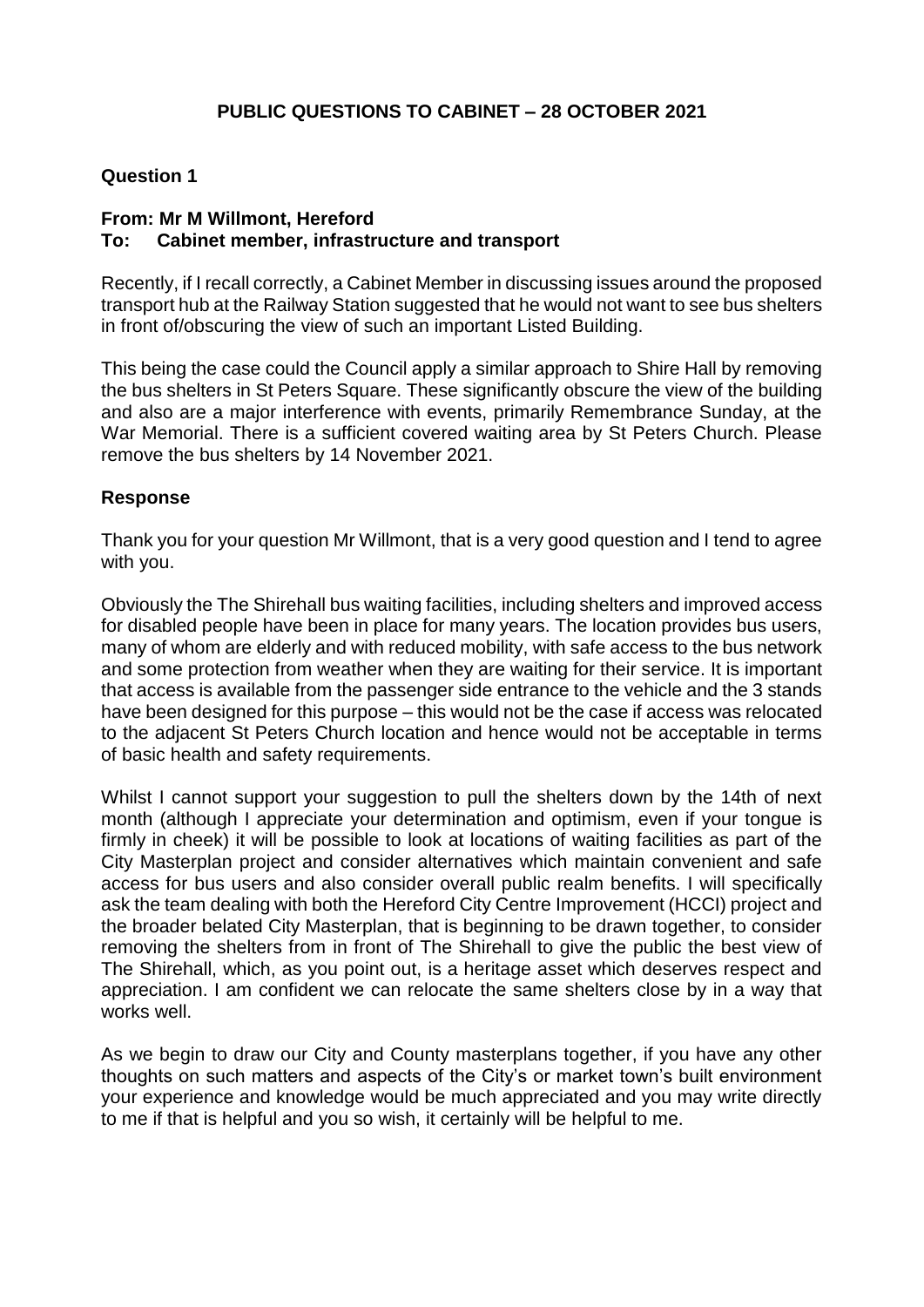# **Question 2**

# **From: Mr P McKay, Leominster To: Cabinet member, infrastructure and transport**

I have noticed that the map of DM Modifications is no longer available on the "Highways and public rights of way map" webpage. This was a useful map, showing what was, or was not, subject of Modification in an area, and I ask if you could confirm that it is Council policy to make such information available and check that it will be reinstated, perhaps as part of a Modification web page upgrade, with option to search from the map?

# **Response**

Thank you for your question, my officers have checked the system and the Map can be viewed through the Online Highways and Public Rights of Way Map (Proposed PROW Orders Tab) using the following link:

[Highways and public rights of way map –](https://www.herefordshire.gov.uk/travel-transport/highways-public-rights-way-map) Herefordshire Council

The routes highlighted in red shows applications for definitive map modification orders, and amendments to the List Of Streets. This mapping includes both current applications and those that have been resolved either by now being recorded on the Definitive Map or having been rejected on grounds of insufficient evidence. The map is searchable by Settlement, Road or Address.

Alternatively the definitive map modification order (DMMO) register can be viewed at:

[Definitive Map and Statement \(DMS\) –](https://www.herefordshire.gov.uk/public-rights-way/definitive-map-statement-dms/4) Herefordshire Council

The register is searchable by Parish, Town or Village.

Hope this answers your questions adequately Mr McKay but happy to discuss further.

### **Supplementary question**

Thank you for your reply informing me of the new online location of this information.

Sometime ago the information regarding 'known anomalies' was taken off line, and I wonder if this also has a new location that I am not aware of, and if you could confirm that ways approved for submission on first definitive map as C.R.F. or C.R.B. by Parish Meeting, approved by Rural District Council, but shown by Herefordshire Council as F.P. or B.R. without any explanation to detriment of other users are included 'known anomalies', and if not arrange for them to be included, so that they may be subject to investigation in same manner as other 'known anomalies' as part of the 'Unresoursed Projects', reference BBLP Annual-Plan Annex 11 2020-21, acknowledging them as items to be addressed to avoid them becoming overlooked?

# **Response**

*The following written response was provided after the meeting:*